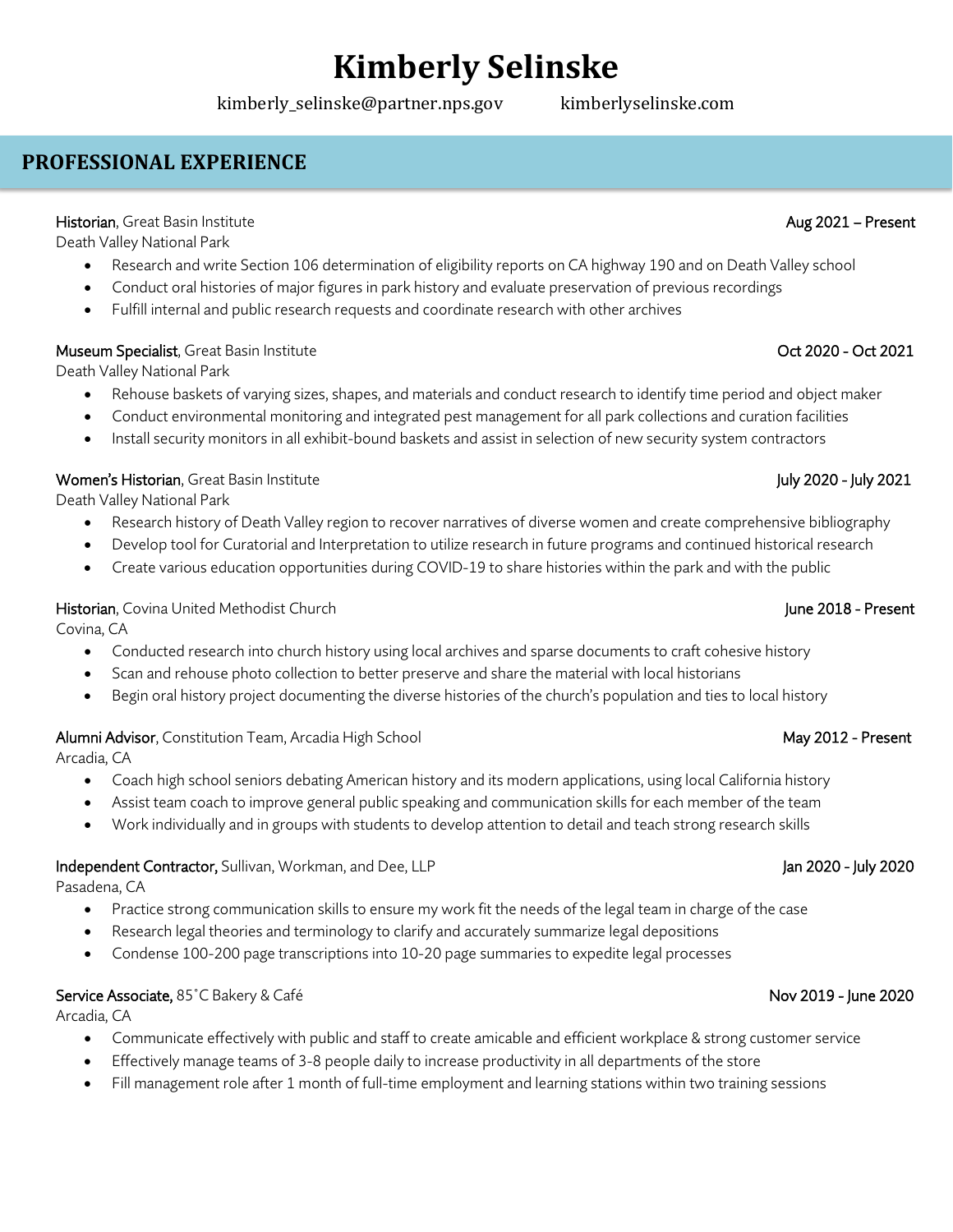## Volunteer, Adams Pack Station June 2017 - Jan 2020

Angeles National Forest

- Served as point of information for trails and local history at historic Adams Pack Station in the San Gabriel Mountains
- Worked with Forest Service and local Sheriff's Department daily to ensure hiker safety & clear communication
- Facilitated incorporation of Arcadia Historical Society research into daily operations & customer engagement efforts

## Nonprofit Coordinator, Leadership Pasadena July 2019 - Feb 2020

Pasadena, CA

- Communicated consistently with vendors, artists, and attendees to disseminate information crucial to event success
- Drafted and processed donation forms for monetary and physical gifts, and provided assistance to donors as needed
- Maintained cooperative Google Sheets documentation with 6 other volunteers to ensure consistent information

## Curatorial Intern, Avenir Museum of Design and Merchandising (Colorado State University – CSU) Aug 2018 - Jun 2019 Fort Collins, CO

- Conducted individual research into collection textiles to develop clearer picture of object significance
- Worked with Design and Merchandising Intern to develop interdisciplinary exhibit using historic handkerchiefs
- Organized and managed Japanese textile collection, researching select objects with potential to be used in classes

## Public Historian, Colorado State University (CSU) and the contract of the contract of the contract of the contract of the contract of the contract of the contract of the contract of the contract of the contract of the cont

Fort Collins, CO

- Developed online exhibit & research tool for the Rocky Mountain National Park (RMNP) archive oversized collection
- Interviewed local community members and conducted research in city archives to develop exhibition on local history
- Conducted original research in RMNP, re-photographing archival images and creating interpretive content for staff

## Curatorial Intern, Ronald Reagan Presidential Library & Museum May - Aug 2018

Simi Valley, CA

- Managed collections database input and editing to conduct complete re-inventory of collection with Curatorial team
- Assisted Registrar in identifying at-risk objects, quality-checking data entry, and facilitating visitors to the archive
- Researched Reagan's trips to Japan to identify over 200 photographs in collection with no identification information

## Curator, Hurst Ranch Historical Center May - Aug 2018

West Covina, CA

- Managed diverse collection and developed database, requiring strong information management & clear documentation
- Created collection plan that included exhibit ideas and drafts of panels to include in historic house for tours or classes
- Researched key artifacts in the collection and produced a report on the most relevant artifacts for West Covina history

## Digital History Internship, Digital Liberal Arts HUB (CSU) January 2018 - May 2018 - May 2018

Fort Collins, CO

- Input, organized, and managed metadata for 300 assets to be used in projects for the next 5 years
- Researched faculty and interdisciplinary concepts to develop detailed bios and connections between researchers
- Completed project independently, with supervision needed approximately once per month for technical questions

## English Teacher, English Program in Korea (EPIK) Feb 2016 – Feb 2017

Gumi, South Korea

- Taught English as a Second Language to 500 Korean elementary school students using strong communication skills
- Managed administrative duties in a foreign language by quickly adapting to foreign organization strategies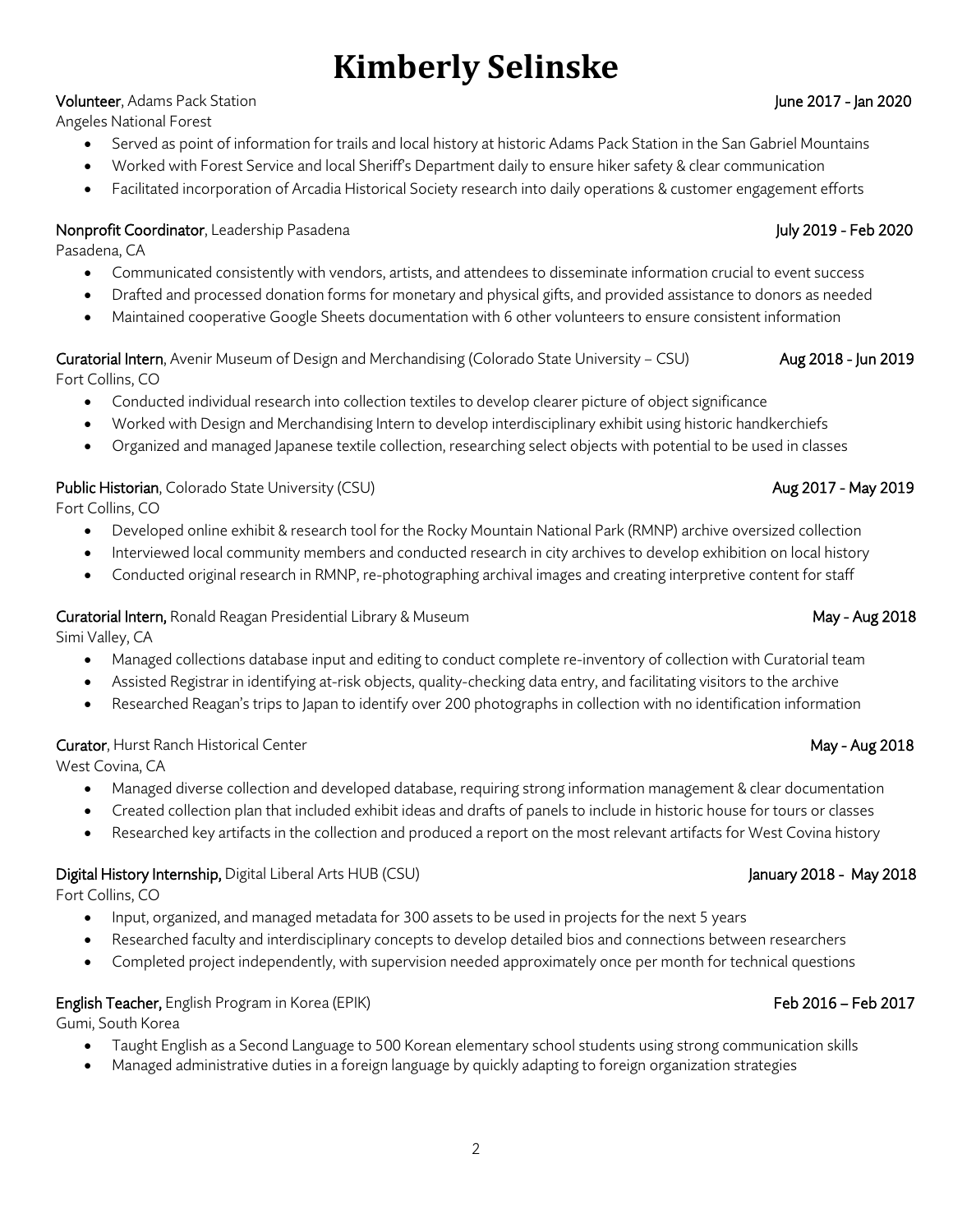## **EDUCATION**

| Colorado State University (CSU), Fort Collins, CO                                                                                                                                                                                                              | Aug 2017 - May 2019   |
|----------------------------------------------------------------------------------------------------------------------------------------------------------------------------------------------------------------------------------------------------------------|-----------------------|
| Master of Arts in Public History<br>$\bullet$<br>Concentration in Museum Studies<br>Area of Research: Gender and Sexuality in America<br>$\circ$                                                                                                               |                       |
| Colorado State University (CSU), Fort Collins, CO<br>Bachelor of Arts in History and Political Science, cum laude<br>$\bullet$<br>Concentration in History of Gender and Sexuality<br>$\circ$<br>Study Abroad: Semester at Sea with the University of Virginia | Aug 2012 - Dec 2015   |
| Arcadia High School, Arcadia, CA                                                                                                                                                                                                                               | Sept 2008 – June 2012 |

• High School Diploma, *Salutatorian*

## **SKILLS**

## **Research**

- Original Research: establishing research needs of various programs, locating relevant primary sources in research libraries, archives, museums, and local repositories, conducting research in person and remotely, writing historiographies and bibliographies for various subjects, conducting oral histories with community members, transcribing and preserving oral histories, repeat photography, project proposals, creating finding aids and metadata for new research
- Publication: Section 106 determinations of eligibility, Section 110 property evaluations, adapting research into public facing content (exhibitions, object labels, blog posts, social media content), writing and editing a book chapter, public presentations, virtual tours, museum lecture series development, college class lectures, conference presentations, historical research reports for NPS

### Museums

- Database Software: EmbARK, The Museum System (TMS), PastPerfect, ContentDM, Interior Collection Management System (iCMS)
- Collections Management: Fine art handling, object accession and cataloging, deaccessioning, condition reporting, metadata creation and organization (DACS), individual and batch data entry, collection inventory, collection rehousing and relocation, collection environmental management, integrated pest management (IPM), emergency planning and prevention, training museum technicians and volunteers
- Curatorial: Loan agreement forms, object loan management, object unpacking and evaluation, object identification and research, object photography, exhibition design, installation and de-installation, exhibit panel design and writing, copyright and reproduction rights, grant writing, exhibit environmental management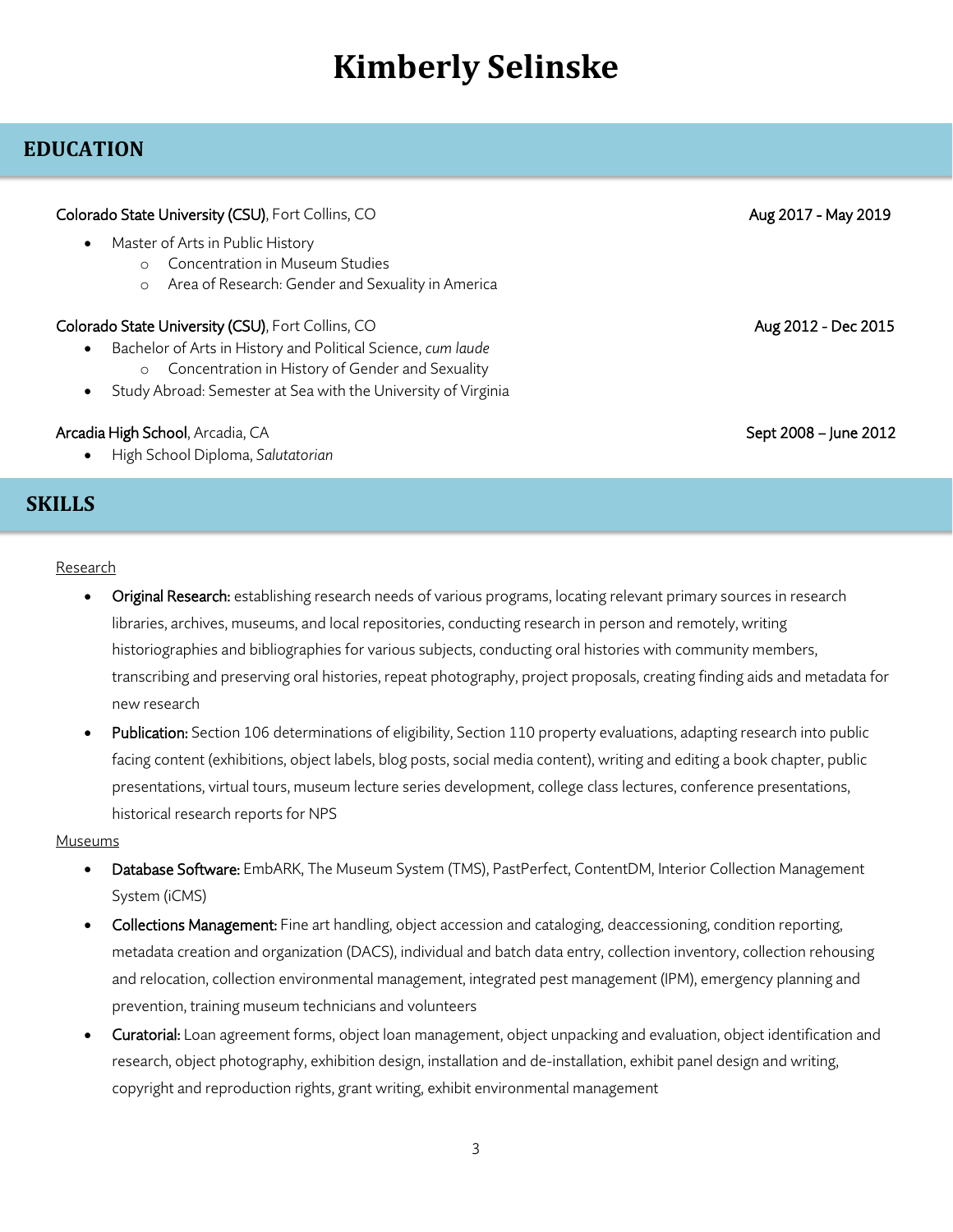- **Communication:** Public speaking, guided tours, impromptu and planned lectures, press releases, interviews, student programming, community engagement with stakeholders and local businesses, grant project updates
- Fabrication: Plexiglass and foam core mounts, large-sticker and paper mounting, exhibit and storage mounts

## **Digital**

- Software: Microsoft Suite, Google Suite, iWork, Adobe Photoshop, Adobe InDesign, Adobe Acrobat, Adobe Illustrator, Adobe Premiere Pro, File Maker Pro, Final Cut Pro, ArcGIS, Gephi
- Project Management: Basecamp, Slack, Smartsheet, Trello
- Web Design: HTML & CSS coding, Reclaim Hosting, WordPress, Omeka, Scalar
- Social Media: WordPress, Facebook, Twitter, Instagram, Snapchat, Twitch, LinkedIn, Flickr, Pinterest

## **Languages**

- English (native proficiency)
- Spanish (limited working proficiency)
- Korean (elementary proficiency)

## **PUBLIC PRESENTATIONS**

| "The 19th & Beyond: Reflecting on the Suffrage Centennial and Women's History in the National Park Service"<br>March 27, 2021 |                   |
|-------------------------------------------------------------------------------------------------------------------------------|-------------------|
| National Council on Public History Annual Conference, Online                                                                  |                   |
| Panel of Park Service employees discussing how women's histories are becoming more integrated nationally<br>$\bullet$         |                   |
| "DEVA's Divas: Women throughout Death Valley History"                                                                         | December 2, 2020  |
| Death Valley National Park, Online                                                                                            |                   |
| Presentation of women's history research and how the park can use this research going forward<br>$\bullet$                    |                   |
| "Digital Portfolios for Historians: Building and Maintaining an Online Presence"                                              | April 23, 2019    |
| Digital Liberal Arts Hub at CSU, Fort Collins, CO                                                                             |                   |
| Active learning seminar to teach students how to create online portfolio to reach wider audiences<br>$\bullet$                |                   |
| "Conferences: A How-To Guide"                                                                                                 | March 27, 2019    |
| Colorado State University (CSU), Fort Collins, CO                                                                             |                   |
| Graduate and undergraduate seminar consolidating information on academic conferences for newer students<br>$\bullet$          |                   |
| "Redesigning the History Survey Course"                                                                                       | January 30, 2019  |
| Colorado State University (CSU), Fort Collins, CO                                                                             |                   |
| Faculty seminar on the importance of redesigning the history survey, with evidence from our trial course<br>$\bullet$         |                   |
| "Rust & Rose: Conflicting Loyalties of Beaver Meadow Visitor Center"                                                          | January 5, 2019   |
| American Historical Association (AHA), Chicago, IL                                                                            |                   |
| Poster presentation on the various competing investors in the creation of the Beaver Meadows Visitor Center<br>$\bullet$      |                   |
| "Parks as Portals to Learning: The Value of Repeat Photography in History"                                                    | November 28, 2018 |
| Colorado State University (CSU), Fort Collins, CO                                                                             |                   |
| Faculty seminar on the value of the repeat photography program we participated in over the summer<br>$\bullet$                |                   |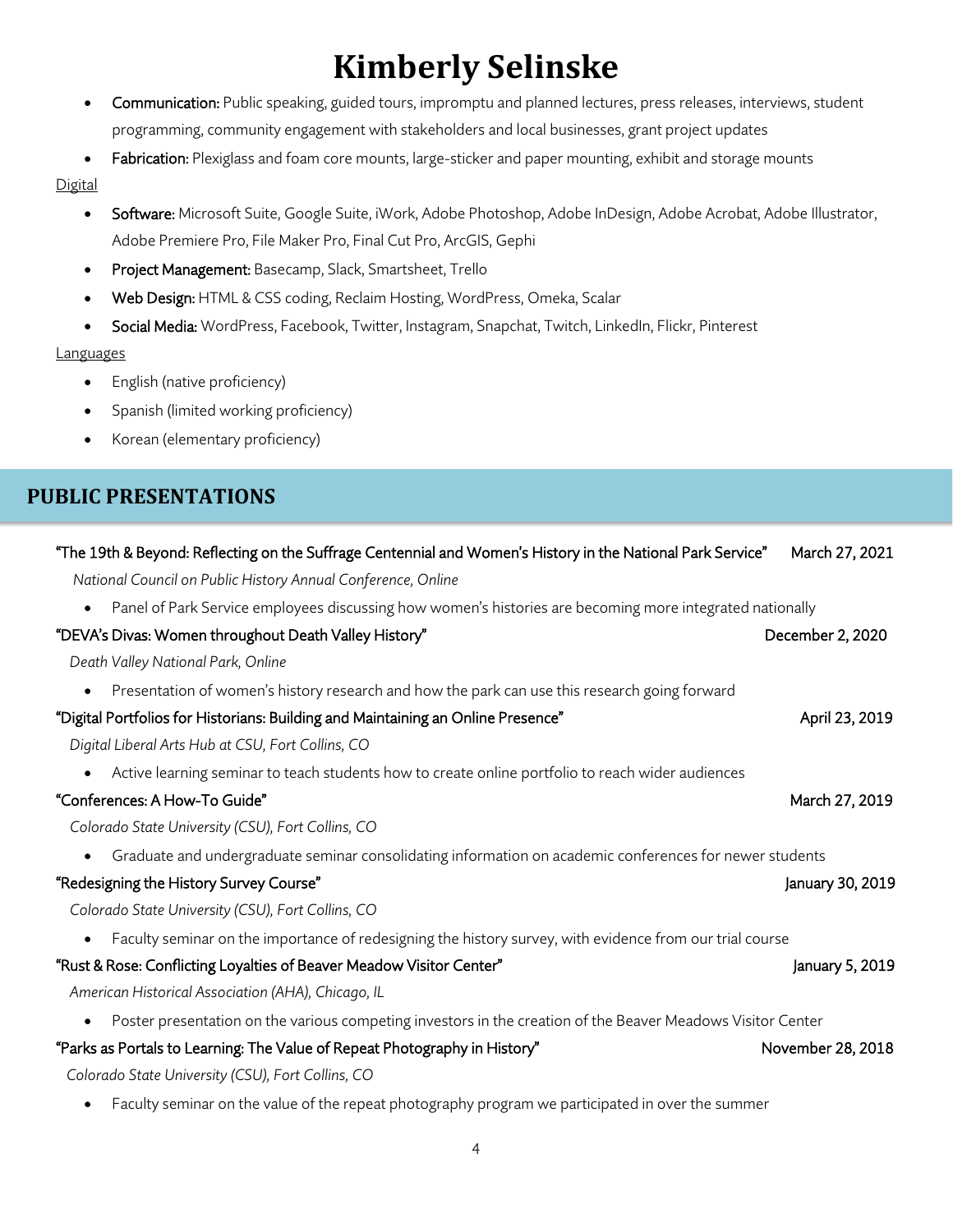| "Behind the Screens: The Women of Walt Disney Animation"                                                                        | November 13, 2018  |
|---------------------------------------------------------------------------------------------------------------------------------|--------------------|
| Colorado State University (CSU), Fort Collins, CO                                                                               |                    |
| Poster presentation to an interdisciplinary committee on the impact of women on early animation success                         |                    |
| "Touring Through Tensions: Public History in the Community"                                                                     | October 19, 2018   |
| Western Historical Association (WHA), San Antonio, TX                                                                           |                    |
| Poster presentation on digital tour built to pair with museum exhibit on Fort Collins' diverse but tense history                |                    |
| "Digital Portfolios 101"                                                                                                        | October 5, 2018    |
| Colorado State University (CSU), Fort Collins, CO                                                                               |                    |
| Teaching seminar for graduate students on how and why to use digital portfolios as historians                                   |                    |
| "Behind the Screens: The Women of Disney Animation (1923-1960)"                                                                 | September 28, 2018 |
| Stars and Screen Conference, Glassboro, NJ                                                                                      |                    |
| Paper presentation on original research of the various women who contributed to the lasting Disney legacy                       |                    |
| "Creative Solutions to Classic Problems"                                                                                        | September 15, 2018 |
| Mountains and Plains Museums Association (MPMA), Billings, MT                                                                   |                    |
| Panel Presentation of easy and free digital tools for museum professionals                                                      |                    |
| "Visitors Centered: Repeat Photography in Rocky Mountain National Park"                                                         | August 10, 2018    |
| Rocky Mountain National Park, Estes Park, CO                                                                                    |                    |
| Group presentation of findings from repeat photography research to NPS staff                                                    |                    |
| "Museum Basics: Digital Tools for Museum Professionals"                                                                         | April 14, 2018     |
| Colorado and Wyoming Association of Museums Conference (CWAM), Cheyenne, WY                                                     |                    |
| Conference workshop on digital history tools and how to implement them at a variety of museum levels                            |                    |
| "Legacy of Immigration in Museums"                                                                                              | April 10, 2018     |
| Colorado State University (CSU), Fort Collins, CO                                                                               |                    |
| Panel presentation and discussion on translating immigration into museum exhibits for the American West Program                 |                    |
| "Responding to Student Writing with Confidence"                                                                                 | March 21, 2018     |
| Colorado State University (CSU), Fort Collins, CO                                                                               |                    |
| Panel discussion on Graduate Teaching Assistant skills and best practices for writing in the discipline of History<br>$\bullet$ |                    |
| "South Korean Impressions of North Korea: The effects of the past on the present"                                               | December 8, 2017   |
| High Plains K-8 School, Loveland, CO                                                                                            |                    |
| STEAM Lecture series on the modern impressions of North Korea, from my time living in South Korea                               |                    |
| "Disneyland & Post-War America"                                                                                                 | November 17, 2017  |
| Colorado State University (CSU), Fort Collins, CO                                                                               |                    |
| Lecture for "HIST 151: American History from 1876" on the history of Disneyland and its ties to popular culture                 |                    |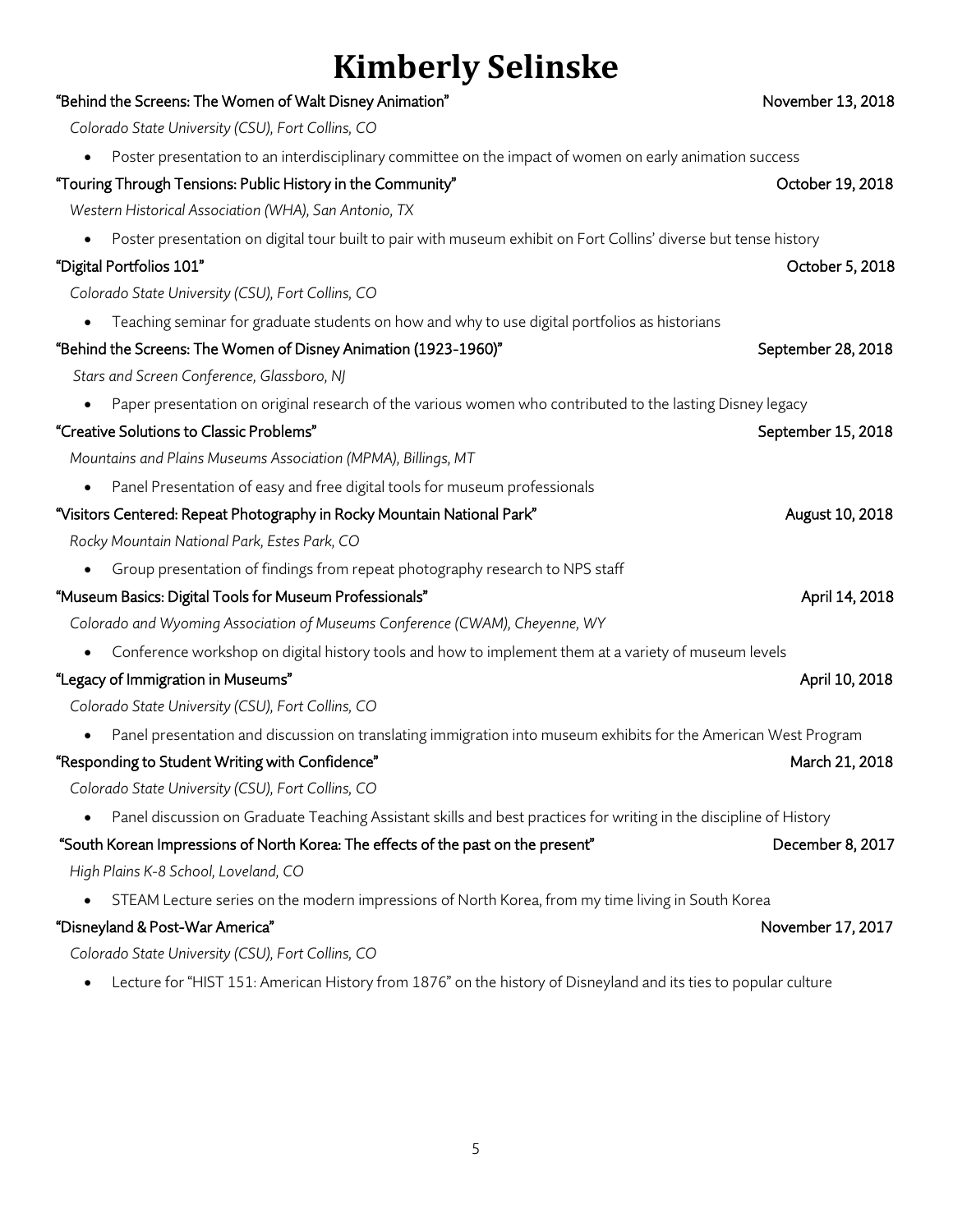## **PUBLICATIONS & PROJECTS**

| Selinske, Kimberly & Ariel M. Schnee. "Learns Well With Others: Team Building and Fostering Effective Teamwork at Parks                                               |                           |
|-----------------------------------------------------------------------------------------------------------------------------------------------------------------------|---------------------------|
| as Portals to Learning." In Long Exposures: Repeat Photography & Parks as Portals to Learning. 98-106. Fort Collins,<br>CO: The Center for Literary Publishing, 2019. |                           |
| Women of Change Oral Histories, Oral history collection                                                                                                               |                           |
| National Park Service, Death Valley National Park, CA. Mar - Oct 2021.                                                                                                |                           |
| DEVA's Divas: Women in Death Valley National Park History, Research report                                                                                            |                           |
| National Park Service, Death Valley National Park, CA. Nov 2020.                                                                                                      |                           |
| 100 Years of the 19 <sup>th</sup> Amendment Through Fashion, Museum exhibit                                                                                           |                           |
| Avenir Museum of Design and Merchandising, Fort Collins, CO. Spring 2020.                                                                                             |                           |
| Teaching Through Objects, Museum exhibit contributor                                                                                                                  |                           |
| Avenir Museum of Design and Merchandising, Fort Collins, CO. Jan 16-Feb 28, 2019.                                                                                     |                           |
| 100 Years Later: Fabrics of World War I, Museum exhibit                                                                                                               |                           |
| Avenir Museum of Design and Merchandising, Fort Collins, CO. Nov 1- Dec 20, 2018.                                                                                     |                           |
| Bags Packed and Headed to the Rockies: The Legacy of Immigration in Fort Collins, Museum exhibit                                                                      |                           |
| Global Village Museum of Arts, Fort Collins, CO. April 6-28, 2018.                                                                                                    |                           |
| Audio Walking Tour of Immigration's Legacy in Fort Collins, Online tour                                                                                               |                           |
| Geolocation-based tour addition to museum exhibit. Ongoing.                                                                                                           |                           |
| Gephi Project on Interdisciplinary Research Interests, Web application                                                                                                |                           |
| CSU's Department of Liberal Arts, digital reference project. Ongoing.                                                                                                 |                           |
| Scalar Website for Rocky Mountain National Park, Online exhibit                                                                                                       |                           |
| "Lounging in the 60s: Forgotten Furnishings of Beaver Meadows Visitor Center," http://scalar.usc.edu/works/mission-                                                   |                           |
| 66/index Completed December 2017. Ongoing.                                                                                                                            |                           |
| ArcGIS Map                                                                                                                                                            |                           |
| "Religious Places in Fort Collins." Completed December 2017.                                                                                                          |                           |
| <b>AWARDS &amp; HONORS</b>                                                                                                                                            |                           |
| <b>Outstanding Graduate Student</b>                                                                                                                                   | Academic Year 2018 - 2019 |
| Colorado State University, as voted by History Department Graduate Studies Committee                                                                                  |                           |
| <b>Graduate Student Travel Grant</b>                                                                                                                                  | <b>Fall 2018</b>          |
| Colorado State University, as voted on by Graduate Student Council of CSU                                                                                             |                           |
| <b>Outstanding Graduate Student</b>                                                                                                                                   | Academic Year 2017 - 2018 |
| Colorado State University, as voted by History Department Graduate Studies Committee                                                                                  |                           |
| <b>Graduate Teaching Assistantship</b>                                                                                                                                | Aug 2017 - May 2019       |
| 6                                                                                                                                                                     |                           |
|                                                                                                                                                                       |                           |